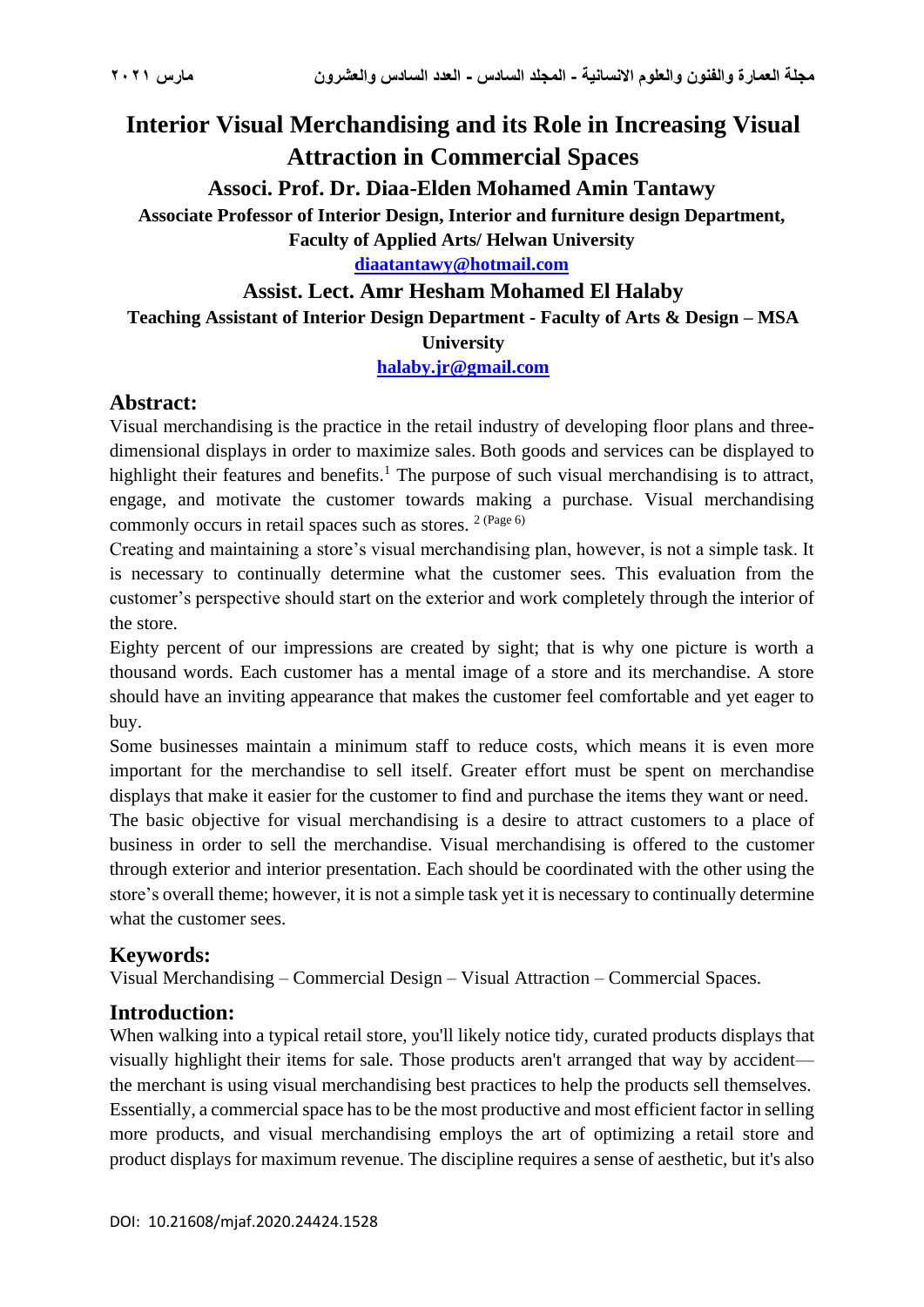a science—visual merchandising is a tried-and-true strategy with results you can replicate in a retail space.

However, it's also important to recognize that the field of visual merchandising encompasses a lot of distinctive retail design topics. Best practices cover everything from [creating effective](https://www.shopify.com/retail/120058947-a-fool-proof-guide-to-creating-window-displays-that-turn-heads-and-drive-foot-traffic)  [window displays](https://www.shopify.com/retail/120058947-a-fool-proof-guide-to-creating-window-displays-that-turn-heads-and-drive-foot-traffic) to the eye of prospective customers, to [the signage](https://www.shopify.com/retail/120058499-5-types-of-signage-no-retailer-can-afford-to-ignore) you put up and your store [layout,](https://www.shopify.com/retail/the-ultimate-guide-to-retail-store-layouts) and much more.



**Figure 1 - Connection of Visual Merchandising, Image and Sales Performance.**

## **Research Problem:**

Some products displayed in commercial spaces do not get enough visual attention from the customers.

## **Research Goal:**

Finding new approaches regarding product display that are more visually attractive to customers.

## **Research Methodology:**

Analytical, Descriptive Method.

## **1. Exterior Presentation:**

The quality of a store facade is a major determinant for a customer, particularly a new customer, and should not be underestimated. The exterior appearance of one store, a block of businesses or a cluster, silently announces what customers can expect inside. Good exterior visual merchandising attracts attention, creates interest and invites the customer into the business. The exterior presentation can offer a conservative, progressive, lavish or discount image to the customer.

How a store visually welcomes customers has a lot to do with whether or not they enter the store. Although good prices and positive advertising through good reputation is important, it is hard to overcome the negative image of a poor store exterior.<sup>3(Page 4)</sup>

## **1.1- Exterior Signs:**

A sign is a silent salesperson, and part of a shopper's first impression of a store. In less than 10 seconds the sign must attract attention, indicate what type of business this is, and what it has to sell. An effective sign will communicate what type of business is being conducted.

## **1.1.1- Exterior Signs Roles & Requirements:**

Off-premise signs provide information and direction, especially for travelers and new residents. Signs can also help effectively communicate a poor location.

The lettering should be large enough to read from 200 feet, which is the distance required to stop a car traveling 40 miles per hour. Signs with 8-inch letters can be read from a distance up to 250 feet. A car traveling 55 miles per hour needs about 400 feet to stop. A sign requires 12 inch lettering to be read at that distance.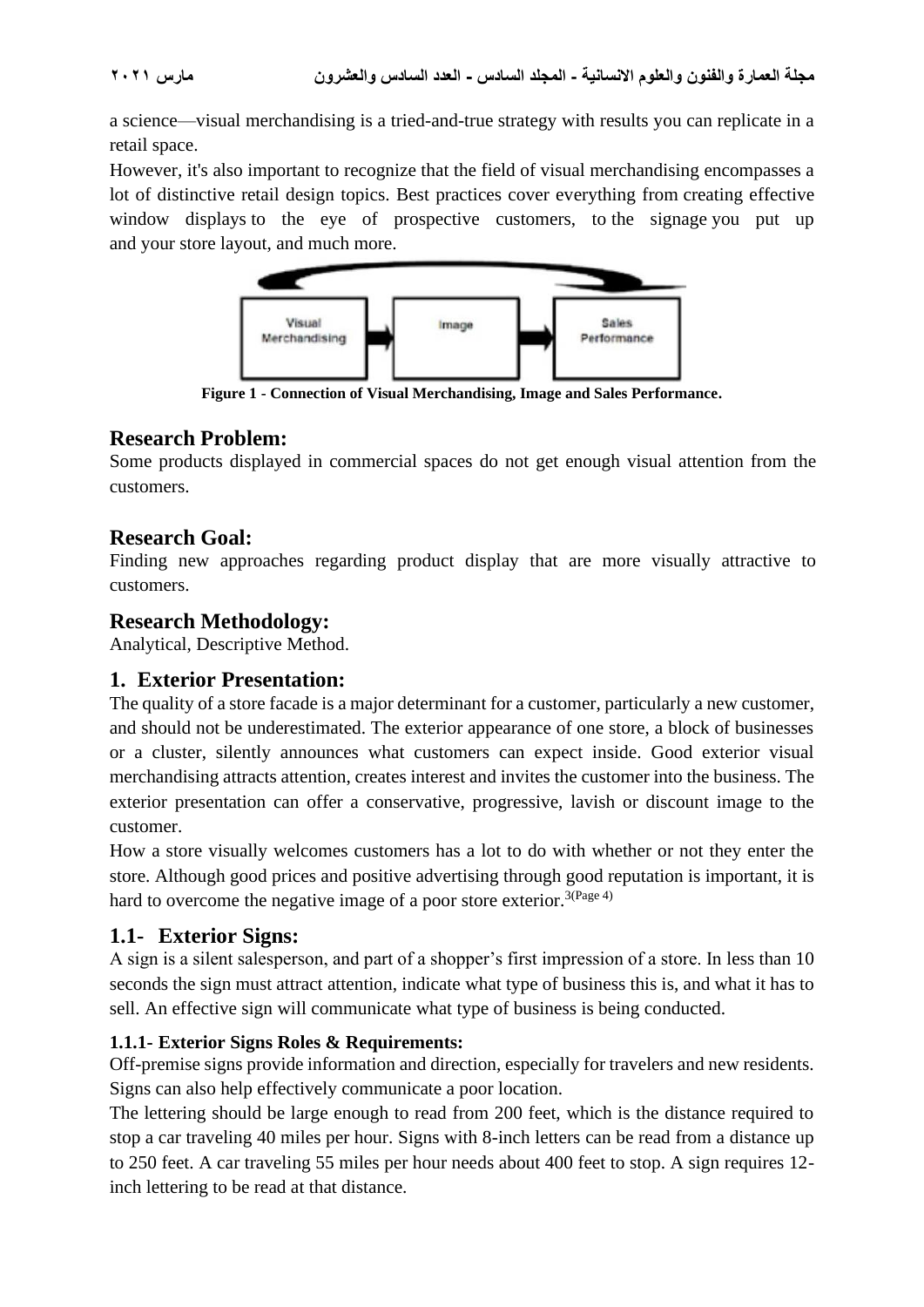## **1.1.2- Target Group:**

A sign's design conveys a great deal about the business inside. A stark design and limited materials may suggest discount prices and no frills. Elegant and expensive sign materials may suggest luxury goods and services. Signs may also be used to target a specific market segment such as youth, women, senior citizens, singles, etc. <sup>4 (Page 102)</sup>



**Figure 2, 3 - An example for a high end sign for the Louis Vuitton brand vs. a regular one for the brand American Apparel.**

## **1.2- Walks & Entries:**

Approximately 75 percent of first time customers remember a store's entrance, which provides the first and last view of the store's interior. Picture walking up to an expanse of wall whose flat surface is pierced only by a plain glass door, as opposed to the protective feeling offered by walking under a porch or canopy.

A properly designed canopy or porch not only protects the customer in bad weather, but can add to the aesthetics of the building. When adding an entryway, be sure it is designed to blend or be consistent with the architecture of the building.

A cluttered entryway causes shoppers to indefinitely postpone entering a store, while an attractive, well designed entrance is more inviting to the customer. Entrances that allow shoppers to come into a store without being aware of their entering, is also becoming more popular. An example is a v-shaped window display that funnels window brings shopping traffic into the store. 2 (Page 6)



**Figure 4 - A store front with a canopy and a V-shaped entrance is considered to be welcoming to customers and of good aesthetic value.**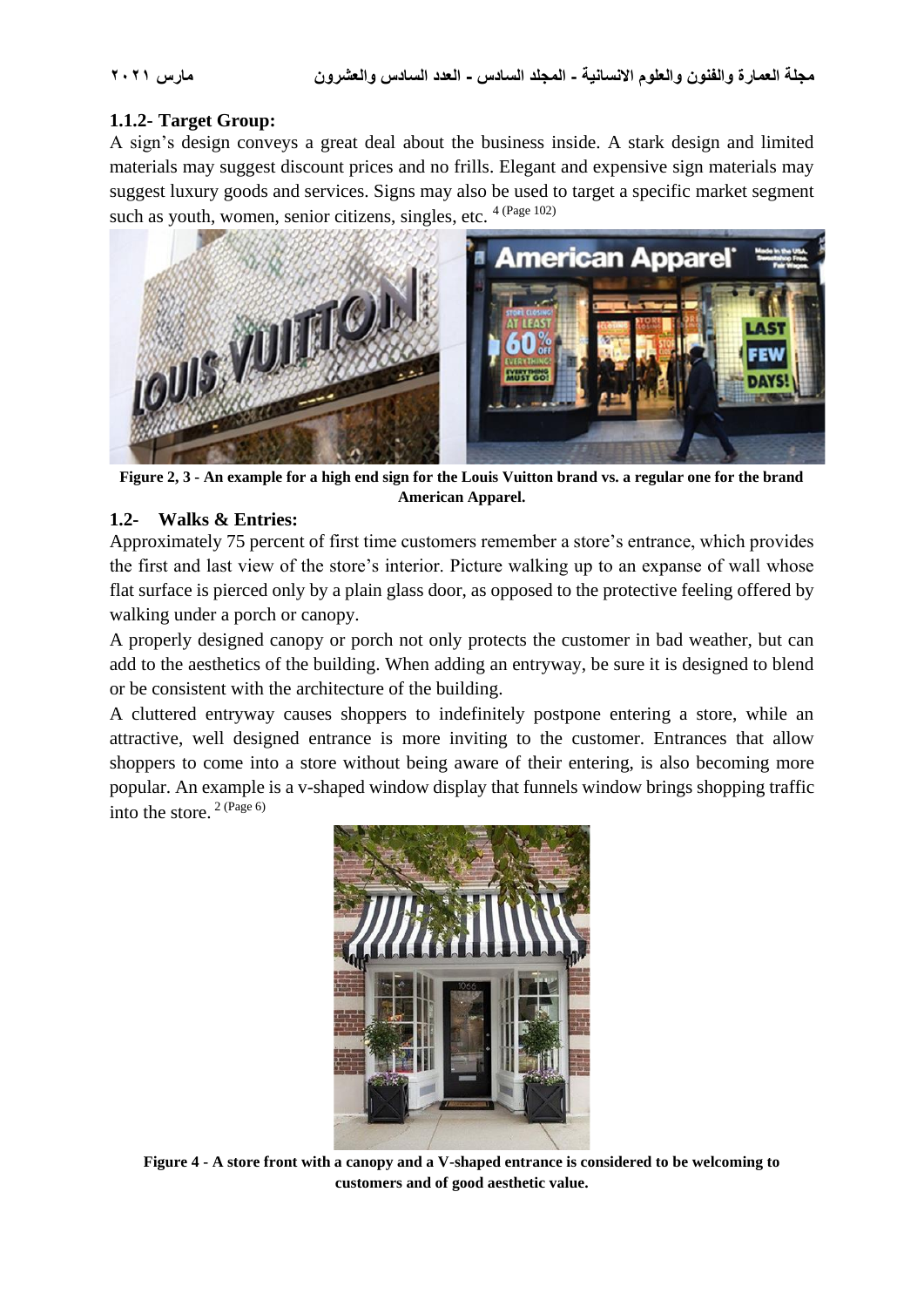## **1.2.1- Window Displays:**

Special emphasis should be placed on a store's window displays because they are the information link to the potential customer. Window displays can be as important, if not more important, than advertising. As many as one in every four sales could be the result of a good window display.

The different elements of the window display directly convey a range of store-related as well as product category-related information.

Prior applications of cue utilization theory in the retail context suggest that consumers are likely to use these different elements, separately or in combination, as informational cues to make inferences about the product category and the store.

## **These disparate types of meanings can be characterized along two continuous dimensions:** 1.2.1.1- **The Primary Dimension:**

The primary dimension reflects the substantive nature of the information. On one hand, the information can relate primarily to the retailer (e.g., retailer image). Alternately, consumers may use the window displays to obtain information about the product category (e.g., the latest trends/innovations).

## 1.2.1.2- **The Secondary Dimension:**

Captures the extent to which the information is directly evident from the window displays the information is directly evident from the window displays.

Along this dimension, information can either be observed or inferred. **Observed information** is obtained as it is from the window (e.g. promotional announcements) whereas **inferred information** (e.g. retailer image) refers to meanings generated on the bases of relevant informational cues (i.e. those with high predictive and confidence values. Next, we discuss these dimensions in detail.<sup>5 (page 278)</sup>



**Figure 5 - Dimensions of information acquired from window displays**

Window displays are more successful when a dominate theme is carried throughout the display, regardless of whether the featured products are fashion-oriented, institutional or promotional in nature.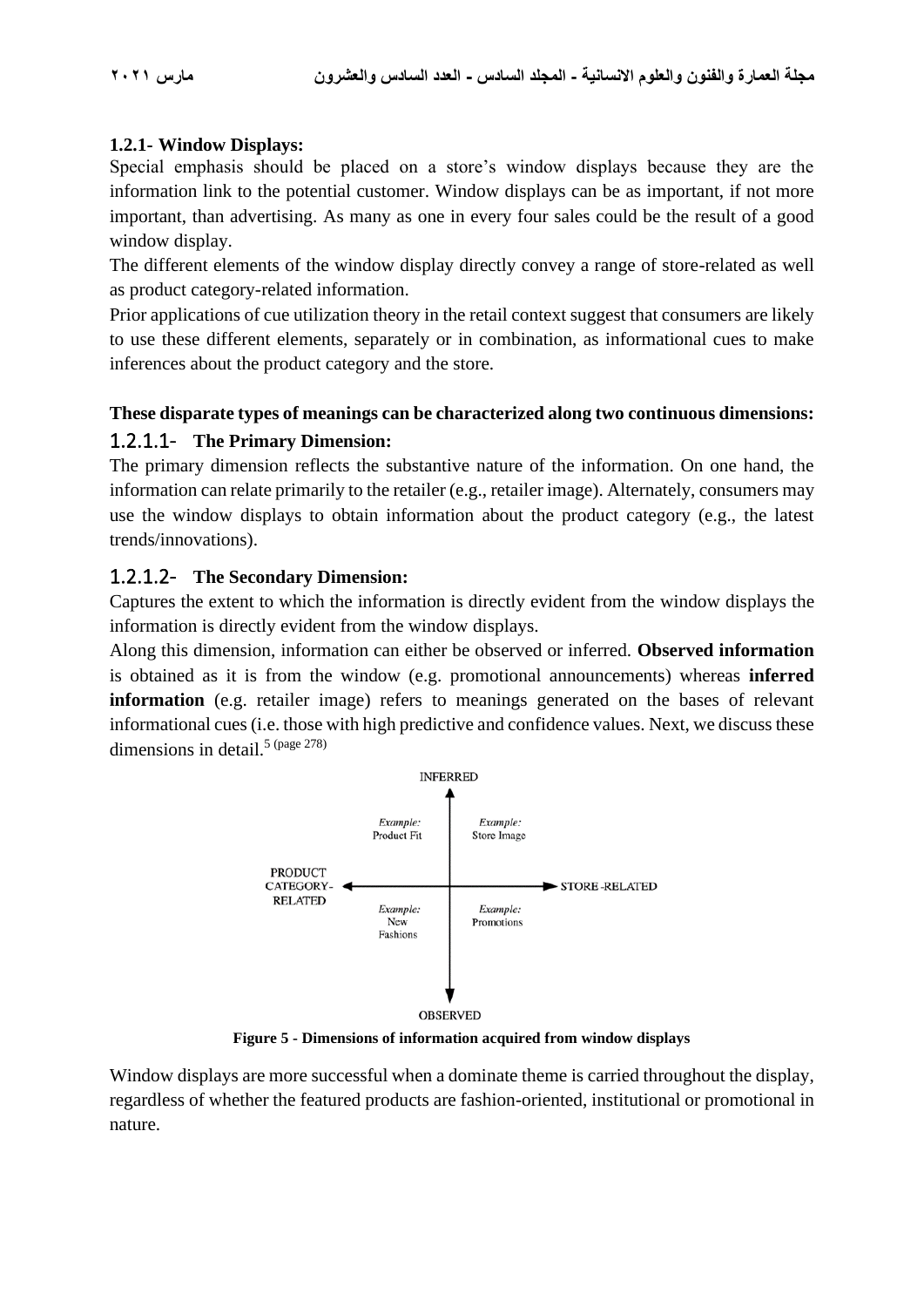#### **Suggested window treatments that have proven to be successful include:**

- A single object against seamless paper.
- Merchandise displayed as it would be utilized in a realistic setting.
- A theatrical setting using fantasy and drama.
- Straight merchandise glamorized with props.
- Animation, such as in holiday windows that draws crowds of shoppers.
- The use of sculpture, paintings or art objects for a touch of class.
- Media tie-ins, with current area activities, films, stars or best-selling books.<sup>3 (Page 9)</sup>

## **1.2.2- Display Design & Fixtures:**

## 1.2.2.1- **Arena Principle for Display:**

This display technique ensures that the entire product range is visible from the front mid-floor area close to the entrance right through to the back wall. The customer's field of vision is structured into different layers within the store – from the front / low area (mid-floor) to the back / ceiling height area (back wall). Displays according to the arena principle can be used in shop-in-shops, large stores and in department stores.

If the arena principle is respected, the customer can spot the product ranges displayed at each level, right to the back of the store, from the main pathway. It gives the customer a good overview and draws him/her into the store.

## 1.2.2.2- **Layers within the store interior:**

- Height of furniture directly next to the main pathway: 1.00 to 1.20 meters.
- Height of furniture in the center: 1.40 to 1.60 meters.
- Back wall elements: up to 2.60 meters in height.

Table displays and tiered tables are ideal for displaying folded and standing items at the front of the store. People generally find tables very inviting and they serve as a focal attraction for assorted product displays and decorative elements.

Stands and gondolas for hanging and, in some cases, folded merchandise are used in the center of the store. They can also be used selectively for promotional displays in addition to tables.

The back wall display is also visible above medium height stands and gondolas. The top zone is ideal for informative and decorative elements with a long range effect; it provides information on the type of merchandise on display, and entices customers to the rear of the store.<sup>6 (Page 58, 59)</sup>



**Figure 6, 7 – Top & isometric views for the Arena Principle showing the 3 different layers' heights and their relation to the customer inside the retail space.**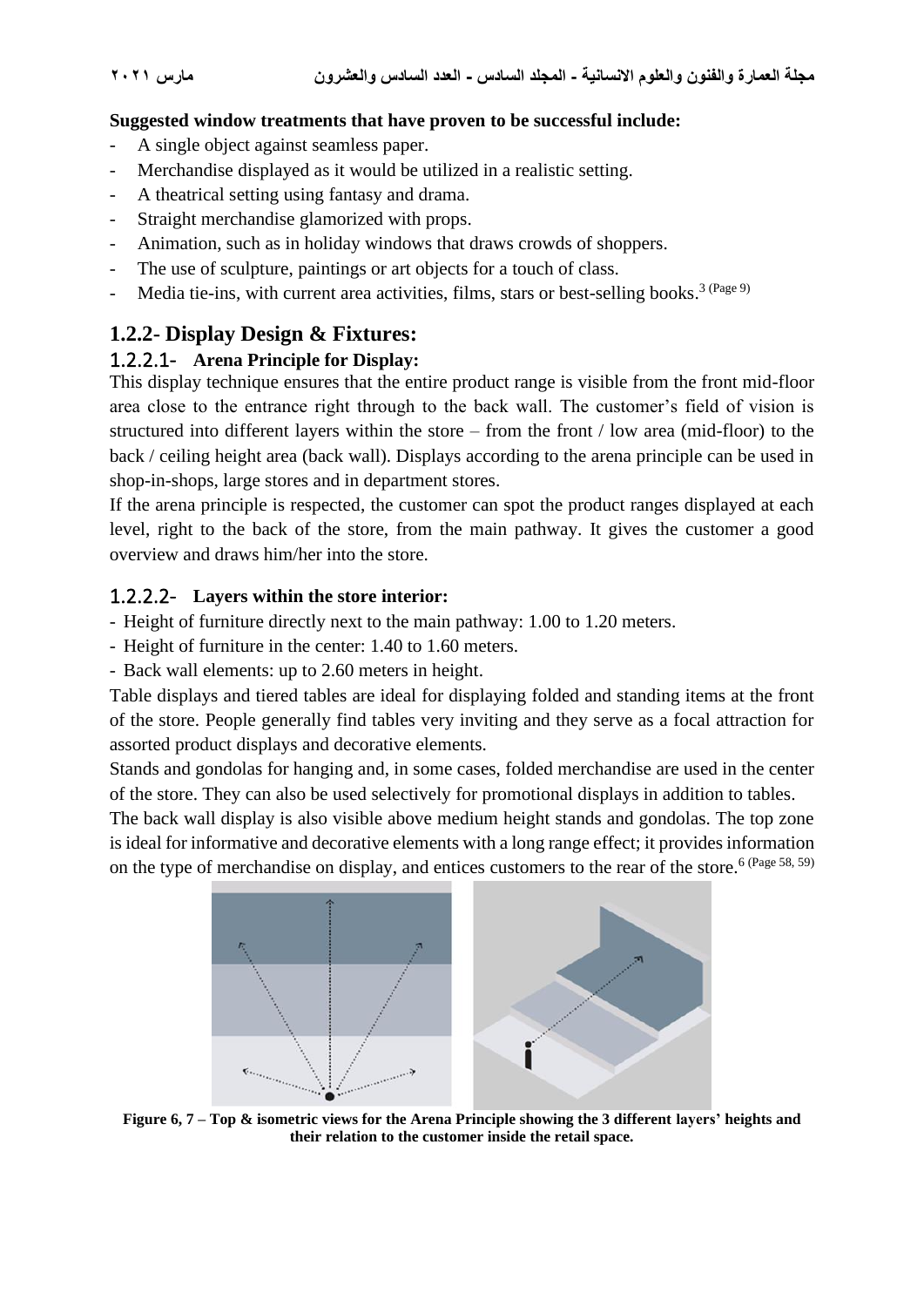## 1.2.2.3- **Types of Display Fixtures:**

#### **A- Wall Display:**

Walls in commercial interiors are one of the most important display areas for the sale of merchandise. They play a decisive role in a store's/brand's image. Walls are generally used intensively for display purposes. Only in the premium segment is a small quantity of merchandise used to express exclusivity. Back walls should be divided into zones with individual themes. This creates an overview and facilitates customer navigation. Shelves and hanging rails at identical heights express serenity and orderliness, whilst offset heights create excitement.

#### **The back wall can be divided into three functional zones:**

#### **I. The Top Zone:**

It is used for information purposes. As this zone is visible above mid-floor elements, the consumer can see what can be found on the wall or in this department. The area should therefore be used for department/brand labeling, for image/brand photos or decorative purposes. Attractive pictures and interesting decorative elements have a magnetic effect, drawing customers to the distant back wall. Good lighting in this wall section is, therefore, also particularly important.

## **II. The Middle Zone:**

It shows the merchandise theme. The merchandise display is already identifiable as the consumer approaches – this is decisive when it comes to inciting consumers to look and linger. The type, shape, color and material of the item must be visible. With textiles, front displays and folded items have a stronger and more appealing effect than side hanging displays; items are more easily identifiable and distinguishable in this manner. Identical items (in different sizes) should be hung one behind the other or placed on top of each other. It is also essential that items in the middle zone are hung at an accessible height to guarantee self-service.

## **III.The Bottom Zone:**

Large quantities of merchandise can be displayed in the bottom zone. This zone is often only visible directly in front of the wall when intensive use is made of the surface. Here the consumer can choose from different models, versions, sizes and prices. Side hanging displays are a spacesaving option in the textile sector, enabling the display of a large quantity of merchandise and conveying the impression of an extensive choice. Varied merchandising techniques should however be used. Alternating between front and side hanging displays, between different items and colors demonstrates choice and variety, inciting curiosity and avoiding boredom.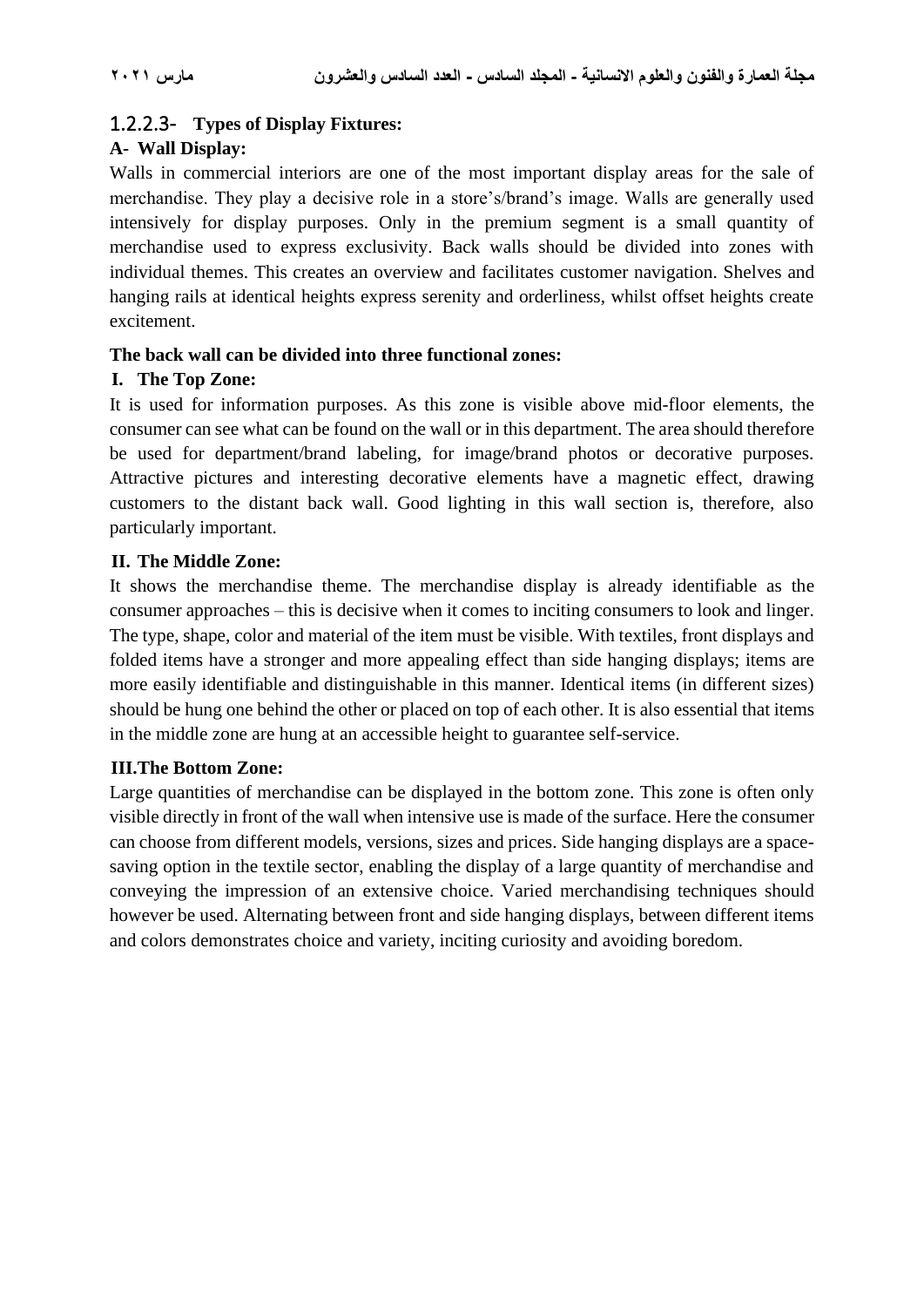

**Figure 8 - Wall display zones chart showing different heights for different displayed items**

#### **B- Mid-Floor Display:**

The mid-floor area should be designed to match the style and shape of the wall units. The merchandise display in mid-floor should blend in perfectly with that of the wall display and the prevailing colors and theme. Various display units are available to enable effective use of the mid-floor sales area. Display tables, stand systems and gondolas are the traditional display units most commonly used in mid-floor.

#### **I. Display Tables:**

Display tables always appear attractive and inviting – a presentation table is no different. Whether it features a luxury display or low-cost promotional items: a table rarely goes ignored. Assorted items can be arranged according to themes. Tables of different sizes or special tiered tables can create a rich variety of displays. Tiers are ideal for different sizes, colors or models. Busts and interesting flat displays increase the customer's attention. Presentations on table stands (e.g. small items such as accessories) highlight the merchandise and give it greater exposure.



**Figure 9, 10 - Tiered Table & Standard Display Table**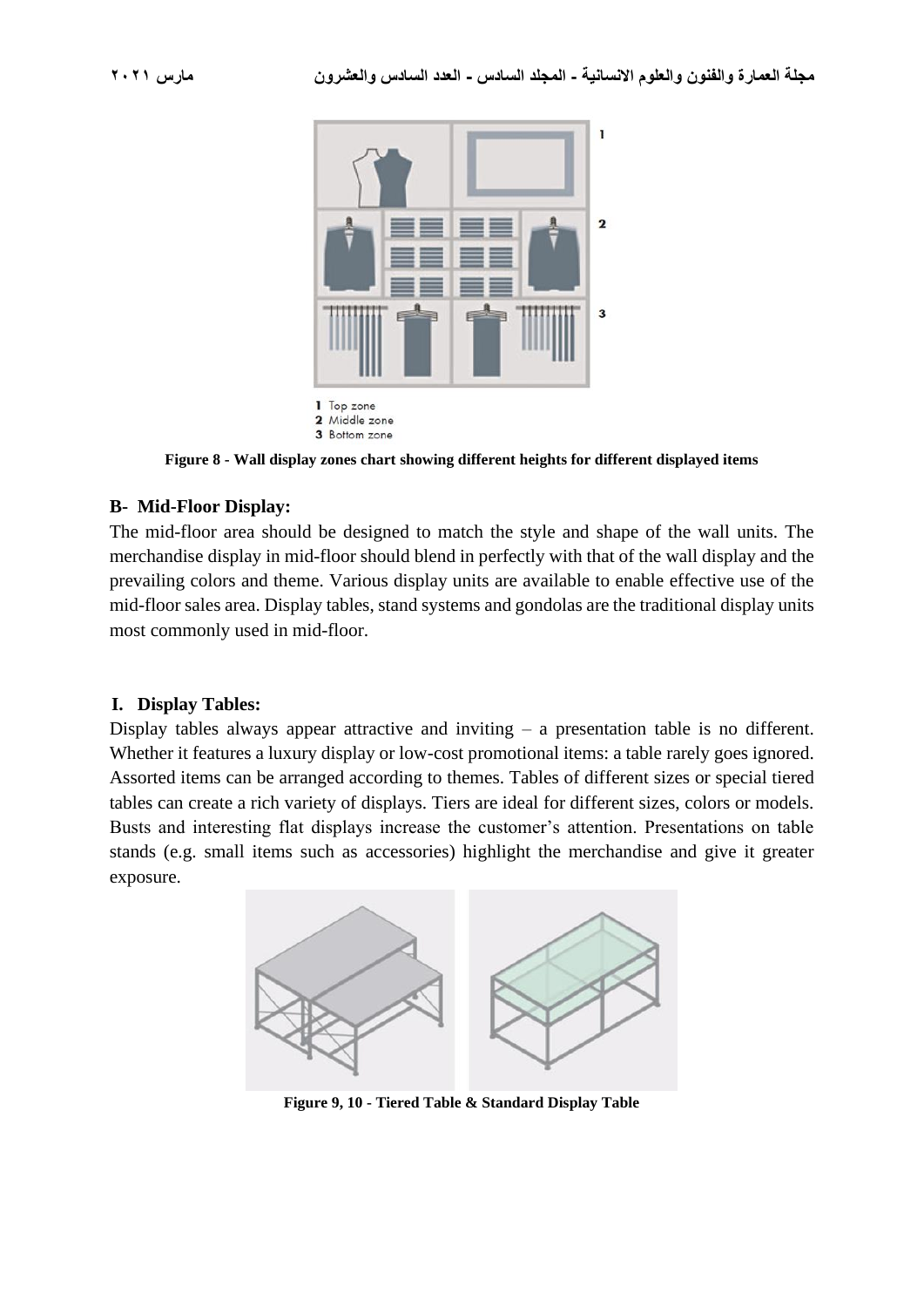## **II. Display Stands:**

Display stands come in various shapes and sizes. Round stands can carry large quantities of merchandise but only in side hanging displays, which reveal little of the style and shape of the garments. It is therefore mainly reserved for special sale offers or the latest seasonal goods. Other versions are single stands and bars (also double bars) – these are simple, straight stands which display garments in one or two directions.



**Figure 11, 12 – Single Stand & Bar Stand**

Cross stands or waterfall stands are also available and present merchandise at a 90° angle in all four directions. Depending on the stand version, extension arms can be extended in fixed increments or on a continuous basis. Thanks to this range of heights, they can support a variety of different sized items in an exciting display. Whatever the type of stand, it can present style and color themes, combinations of product ranges or simply the same item in different sizes and colors. Hanging several identical items side by side in ascending size order guarantees orderly presentation. Sign holders can be placed in the center or on uprights for information or decoration.

## **III. Gondolas:**

Gondolas are larger mid-floor units which can carry merchandise on two or three sides. Wooden or glass partitions are used to create a better optical separation. Folded items usually feature alongside front or side-hanging merchandise, so that a complete theme can be displayed including accessories. Colors are aligned in horizontal or vertical blocks to create a harmonious overall visual effect.<sup>7 (Page 8-13)</sup>



**Figure 13, – Gondola units with shelving and hanging options**